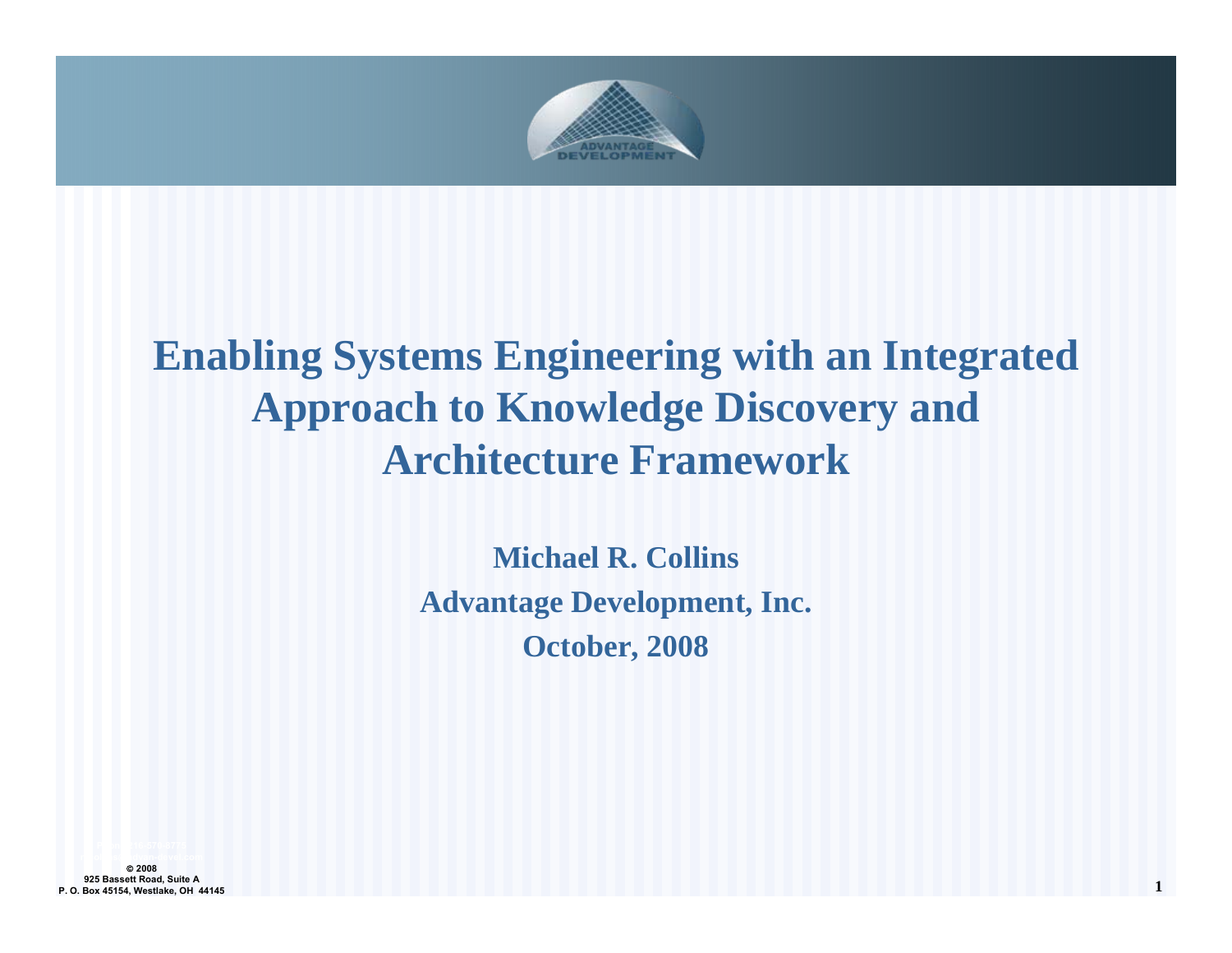

**Architecting and Engineering Different Sides of the Same Coin**

- • **Engineering employs analysis of function to iteratively decompose and separate a primarily functional representation of a whole into representations of economically producible components that can be assembled to construct the functional whole.**
	- ٠ **Big implication here! Engineering requires an "initial point" - <sup>a</sup> representation of the whole — to be successful!**

**Engineering does not work without an initial point!!**

•**We refer to this "initial point" as:**

#### *Engineerible Requirements*

The set of *engineering requirements* necessary and sufficient to initiate the successful engineering and production of a system

*Brad Mercer, MITRE, Chief Architect Maritime IT and Engineering*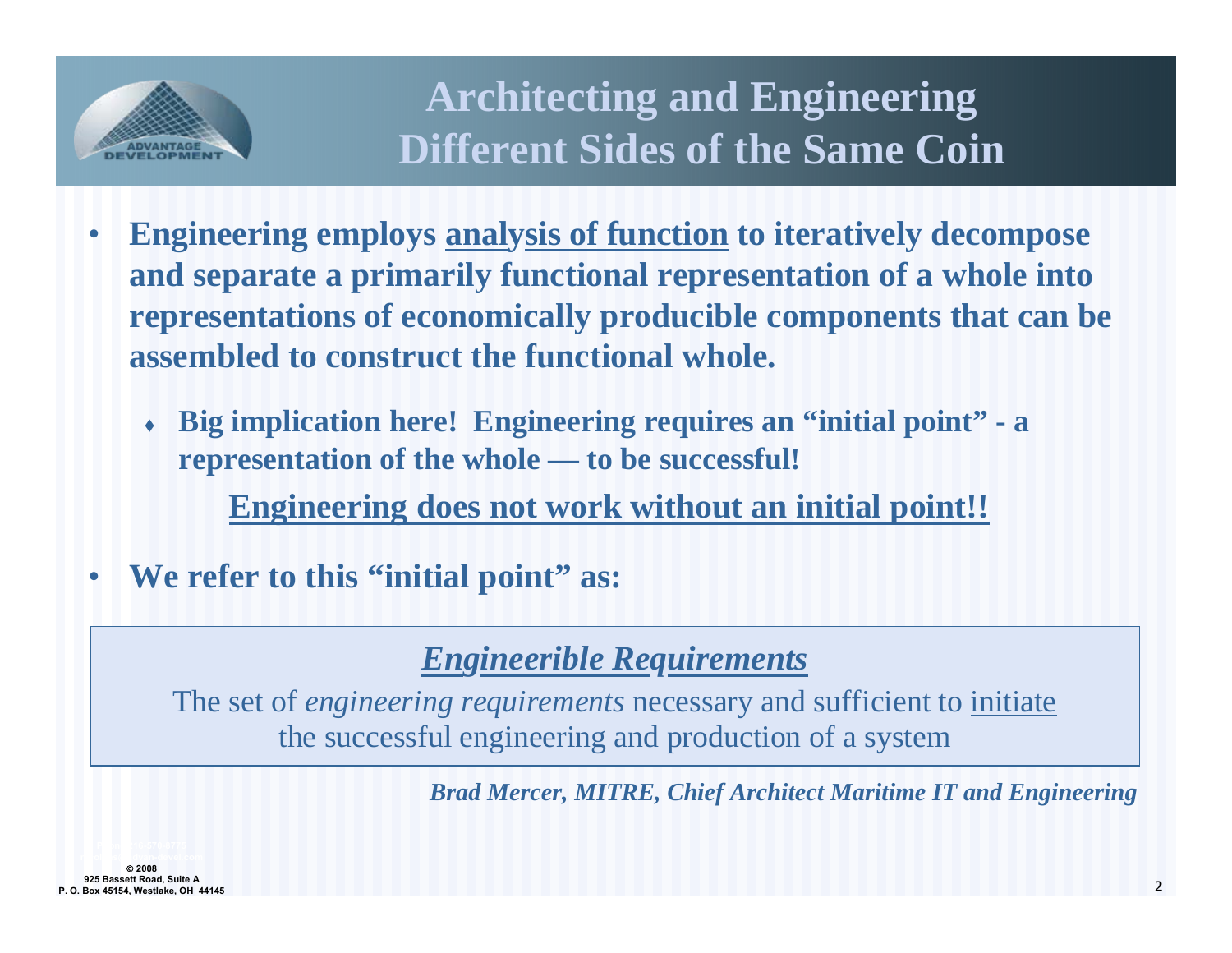

**Architecting and Engineering Different Sides of the Same Coin**

- • **Architecting employs synthesis of form to iteratively compose separate elements to form a coherent whole, or a representation of a coherent whole, that can serve as an "initial point" for system development.**
- • **Architecting synthesizes this "initial point" from the collective vision, goals, constraints, and other needs of the stakeholders in the to-bedeveloped system — converting conflicting stakeholder demands into a conceptualized whole that maximizes the satisfaction of each stakeholder.**
- • **From the point of view of architecting, we refer to this "engineering initial point" as an:**

#### *Architecture Specification*

**An architecture description to which all system implementations must adhere; and a set of principles, practices, and constraints guiding implementation, operation, and evolution of the developed system**

*Brad Mercer, MITRE, Chief Architect Maritime IT and Engineering*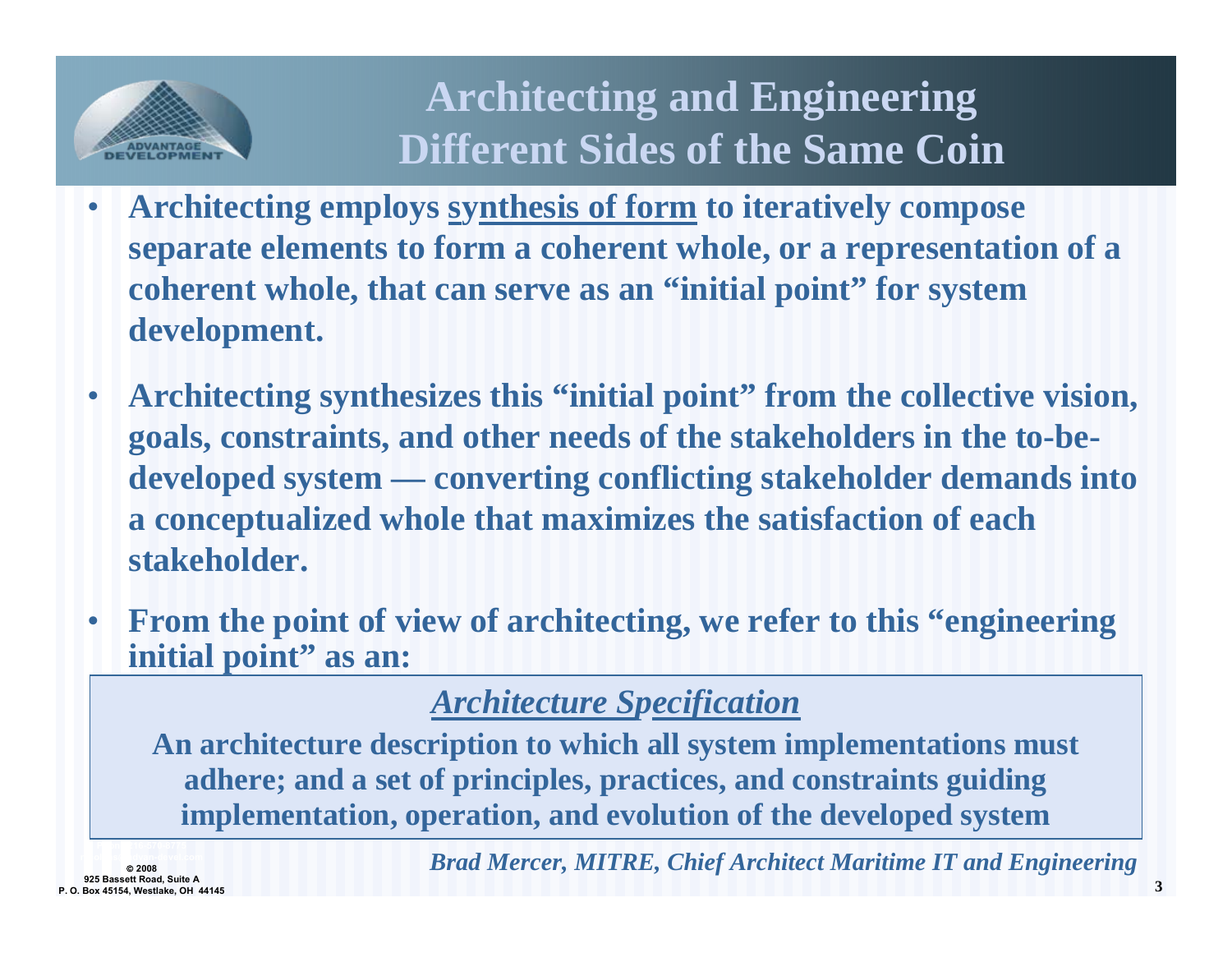

### **Architecting and Engineering Different Sides of the Same Coin**

**collective vision, goals, constraints, and other needs of the stakeholders**



© **2008 925 Bassett Road, Suite A P. O. Box 45154, Westlake, OH 44145** *Brad Mercer, MITRE, Chief Architect Maritime IT and Engineering*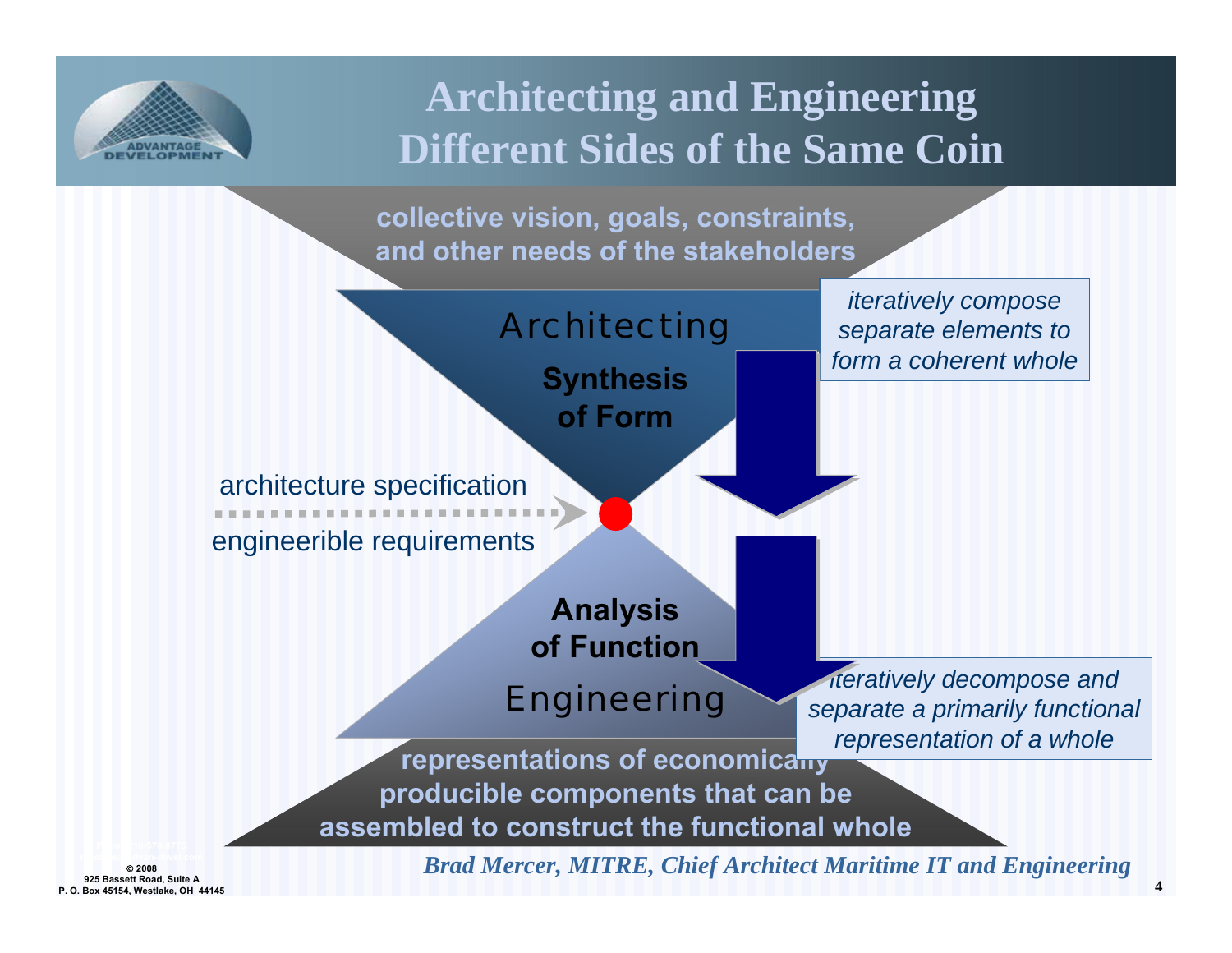

### **DISCOVER, ARCHITECT, VISUALIZE, MANAGE™**



**P. O. Box 45154, Westlake, OH 44145**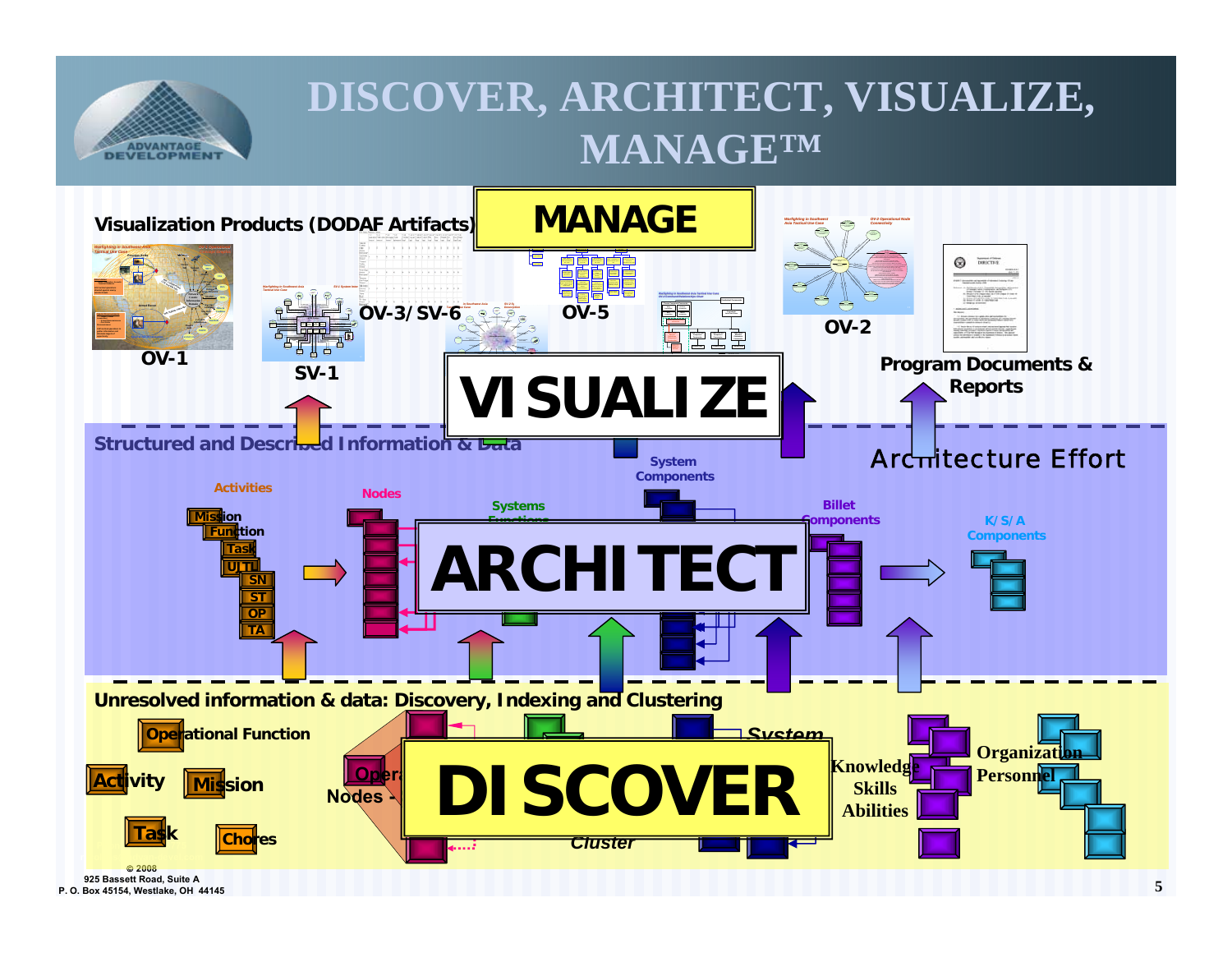

- **Complexity of data elements is overwhelming**
- **Difficult to support the book-keeping management of all of the data elements and their relationships across all the echelons of the Enterprise**
	- **'Structuring' complexity**
	- **'Echelon integration and enterprise description'– everything is a part of a larger system**
	- **Persistent, iterative, and evolutionary incorporation in a knowledge and reuse environment**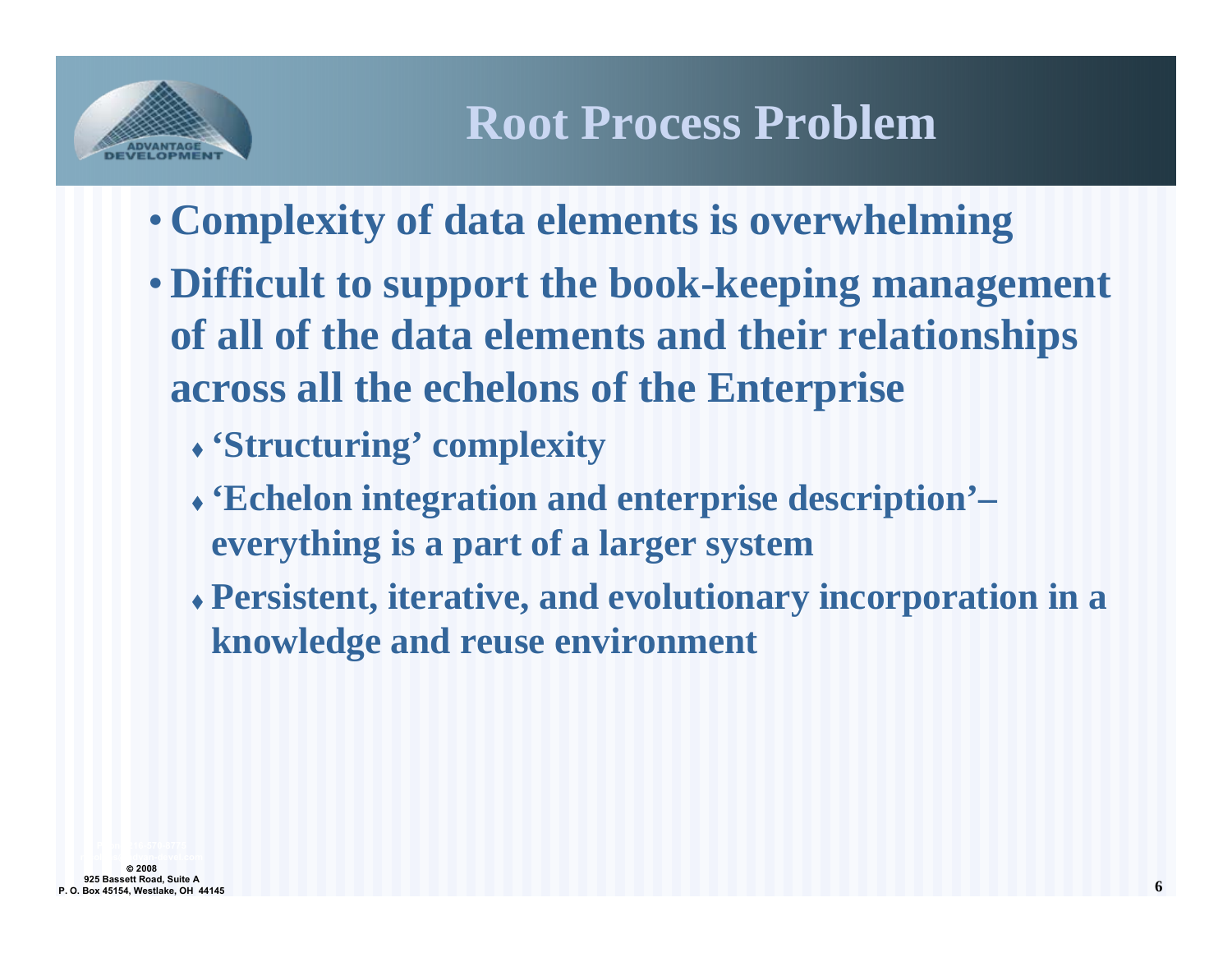

- *Every object, relationship and aggregation of objects in the knowledge metamodel* **is in documents, the universe of textual models**
- *Discovery* **is about finding the objects, relationships, aggregations and descriptions of each of these in the authoritative and original data sources**
- *Integration* **is about using Discovery to build and describe the Architecture using an architecture meta-model**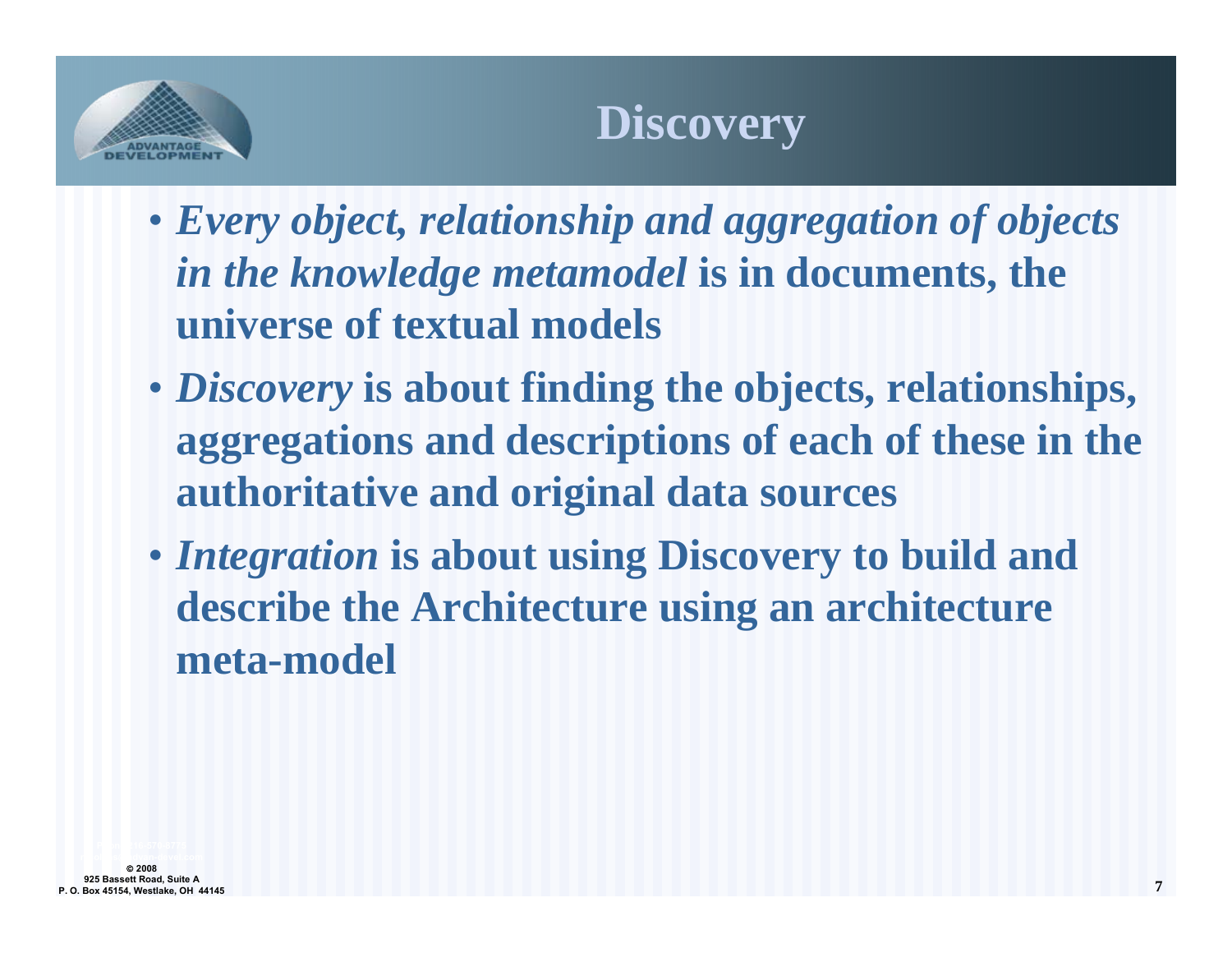

- **A concept, or theme, is the encapsulation of a pattern that is identified as a gestalt: a persistent and unique 'signature'**
- **Documents are textual patterns**
- **Models are labeled, structured patterns**
- **Labels are knowledge anchors to concepts and themes**
- **Knowledge is pattern recognition, association and application in integrated textual and model gestalts**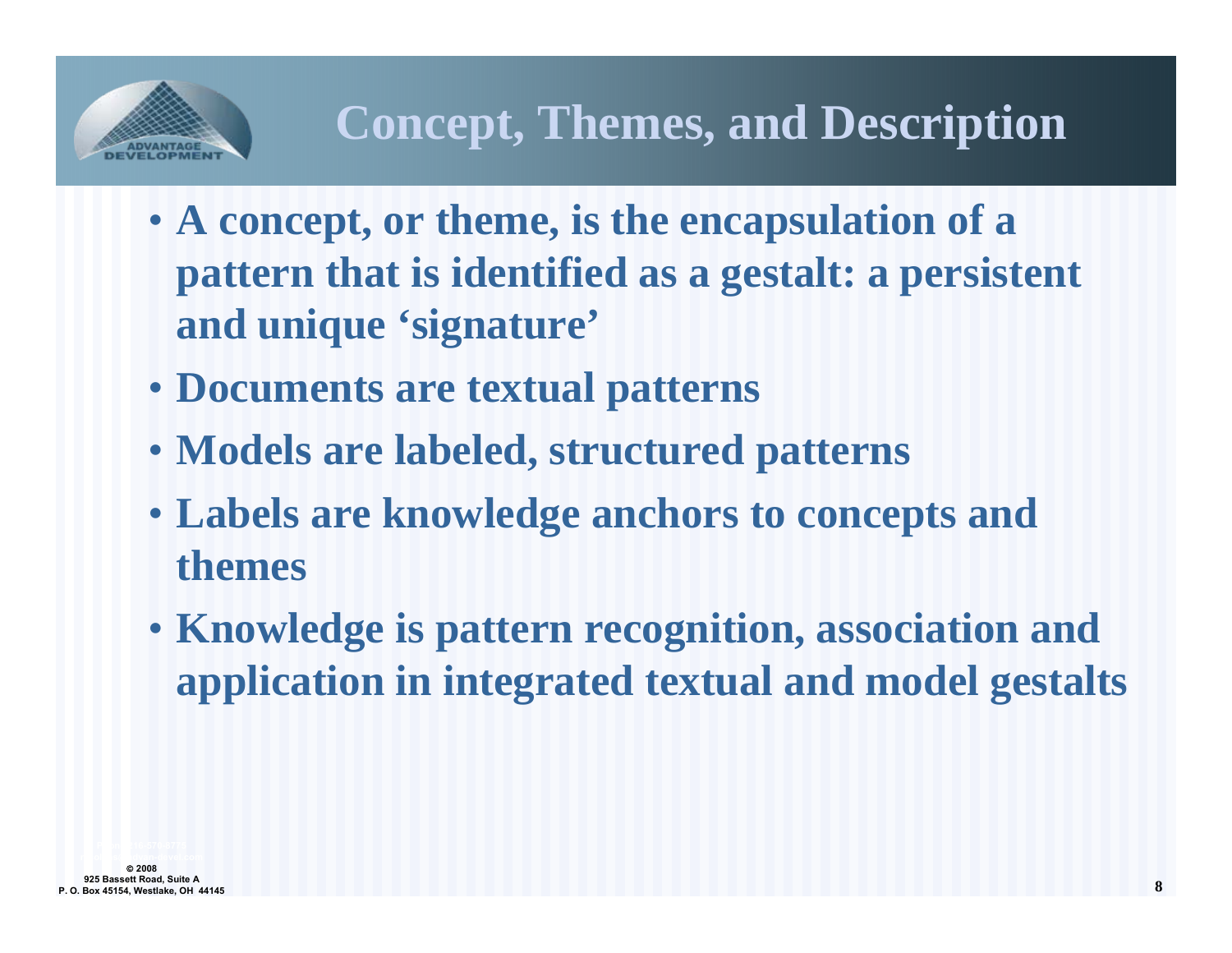

- **'Information' can be treated as quantifiable symbols in communications**
- **Natural language has a high degree of unessential content, the less frequently a unit of communication occurs, the more information it conveys**
- **Information objects extracted from Natural Language text form a** *index unique to that concept*
- **The architecture metamodel is the syntactic of the knowledge pattern and is semantically rigorous**
- **Information objects cluster based upon an inference relationship measuring semantic completeness**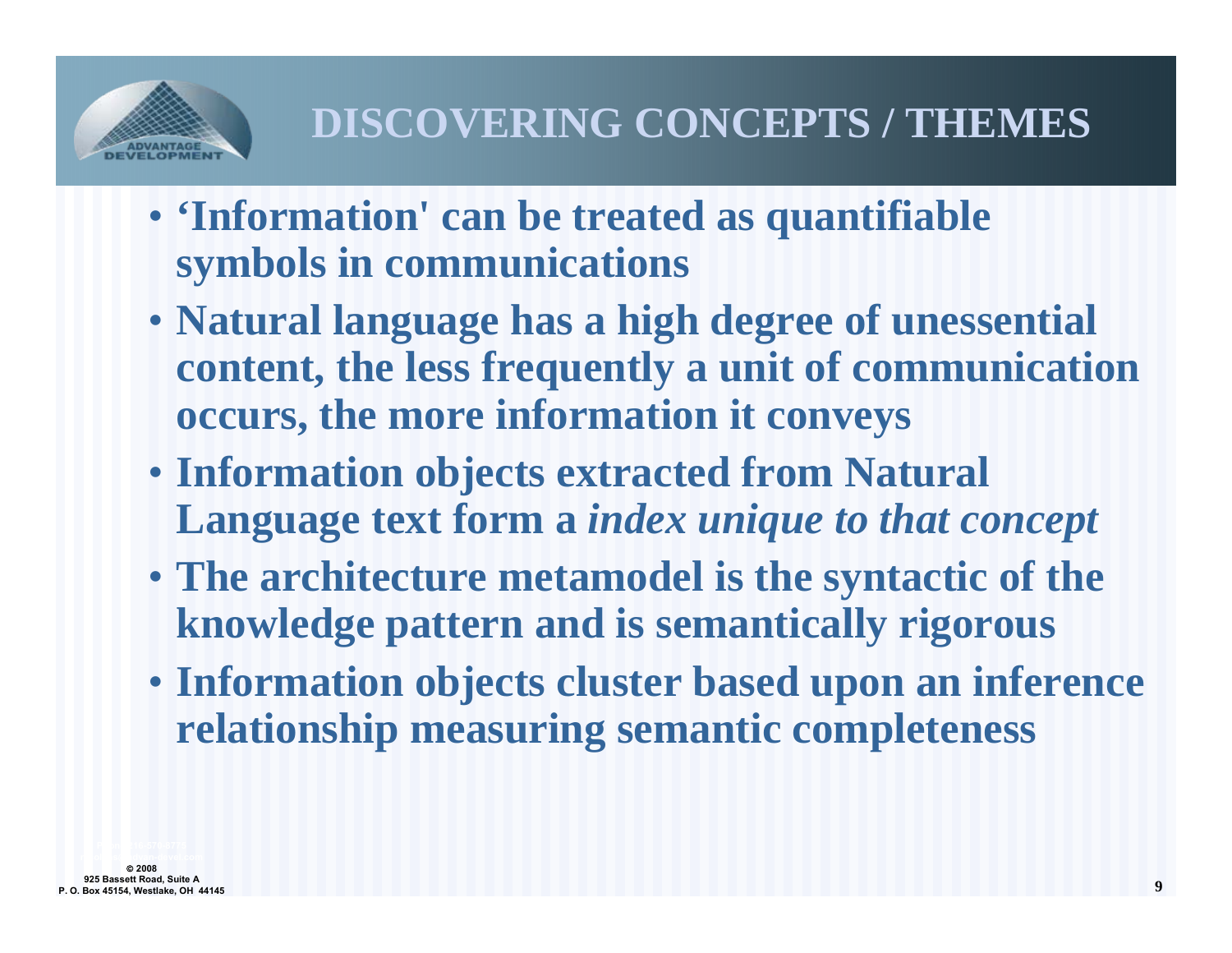

### **Mapping and Demonstrating Impactful Relationships**

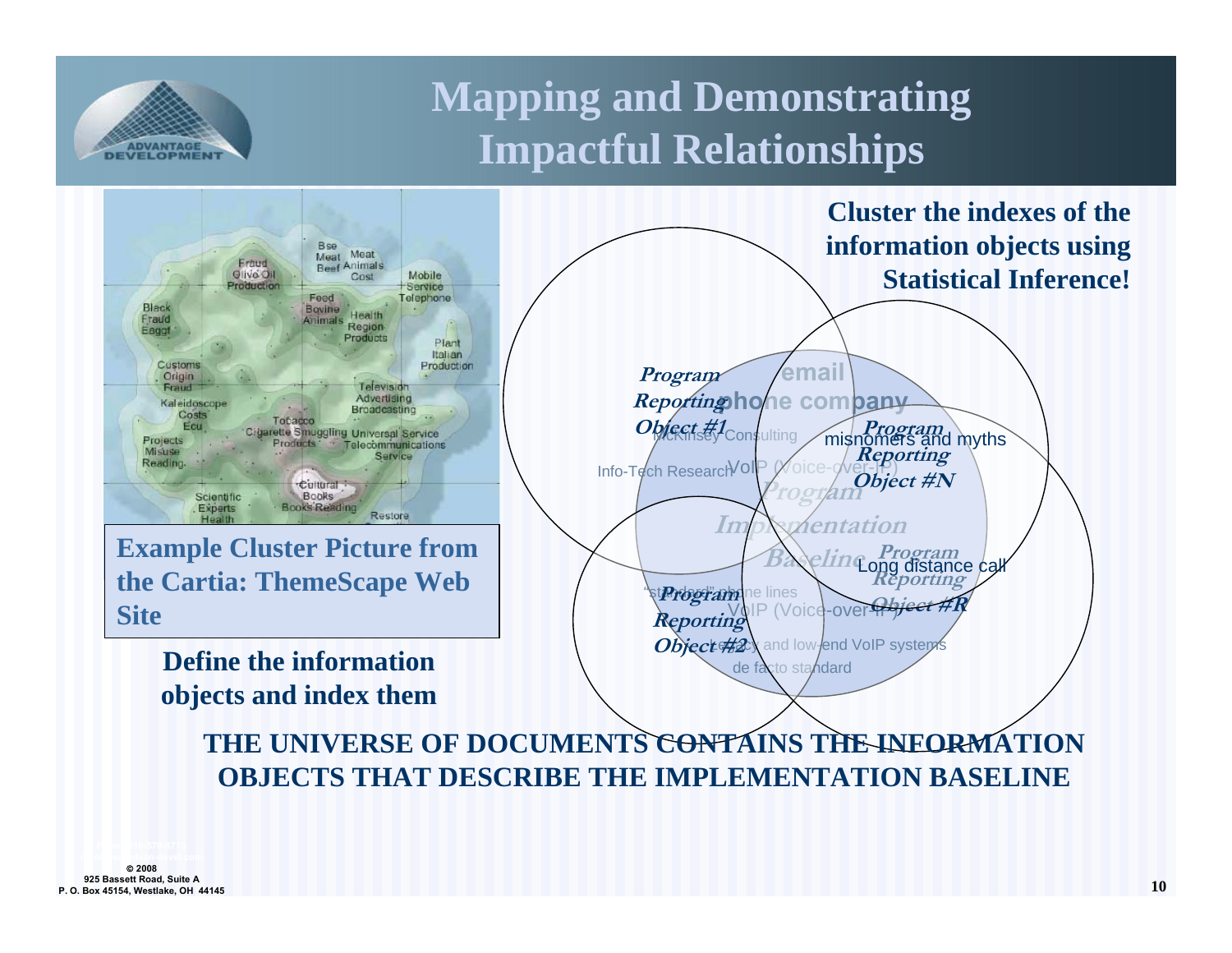

# **Cluster and Relationship Visualizations**



**Pictures from Battelle, PNNL Starlight Web Site http://starlight.pnl.gov/**

**Cluster and integrate using the architecture meta model Visualization can take many forms presenting many perspectives. Tracing of the models back to the authoritative and original data sources.**

© **2008 925 Bassett Road, Suite A P. O. Box 45154, Westlake, OH 44145** (VII) YOU VIII YOU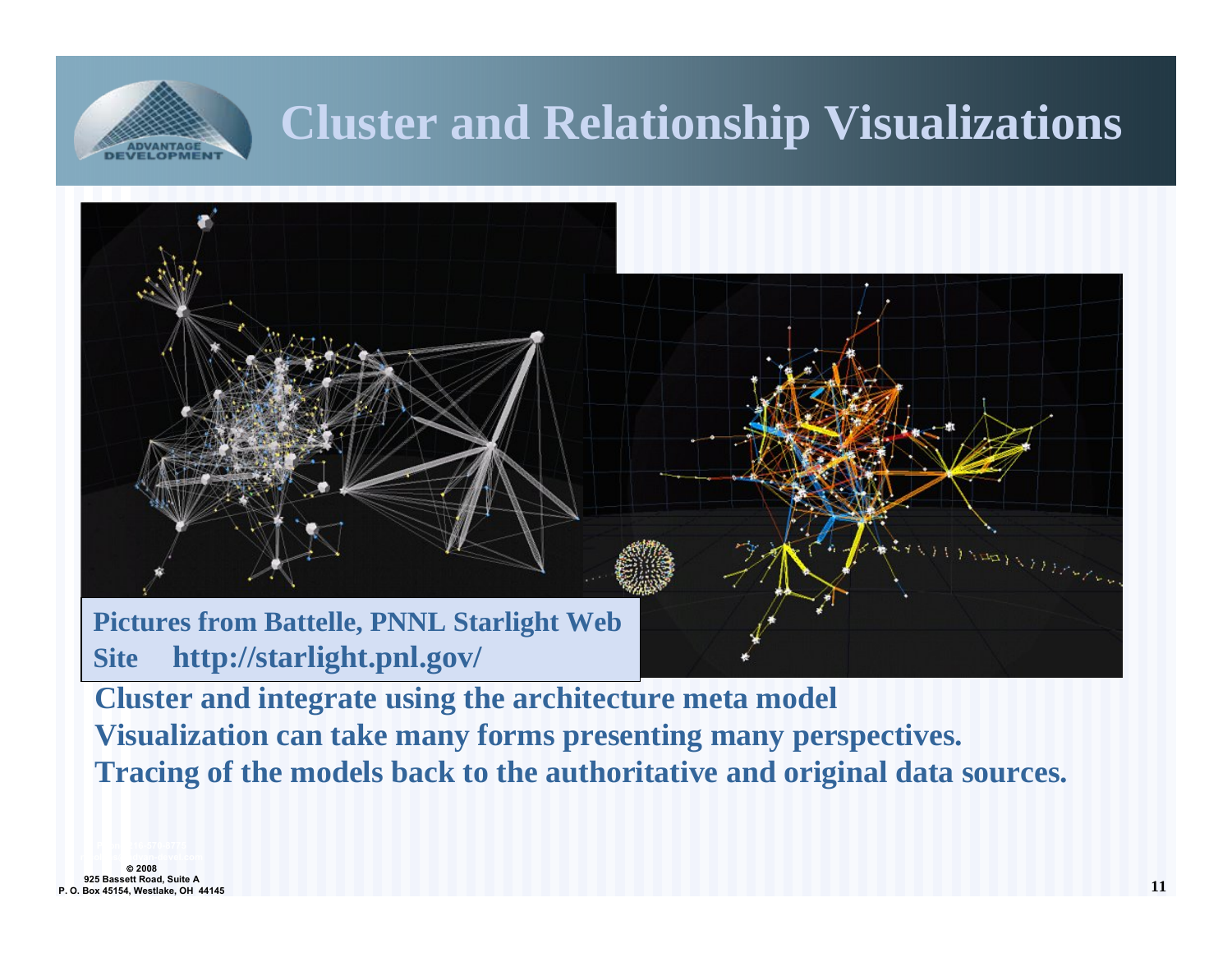

# **DISCOVERY PROCESS**



**which it can operate.**

© **2008 925 Bassett Road, Suite A P. O. Box 45154, Westlake, OH 44145**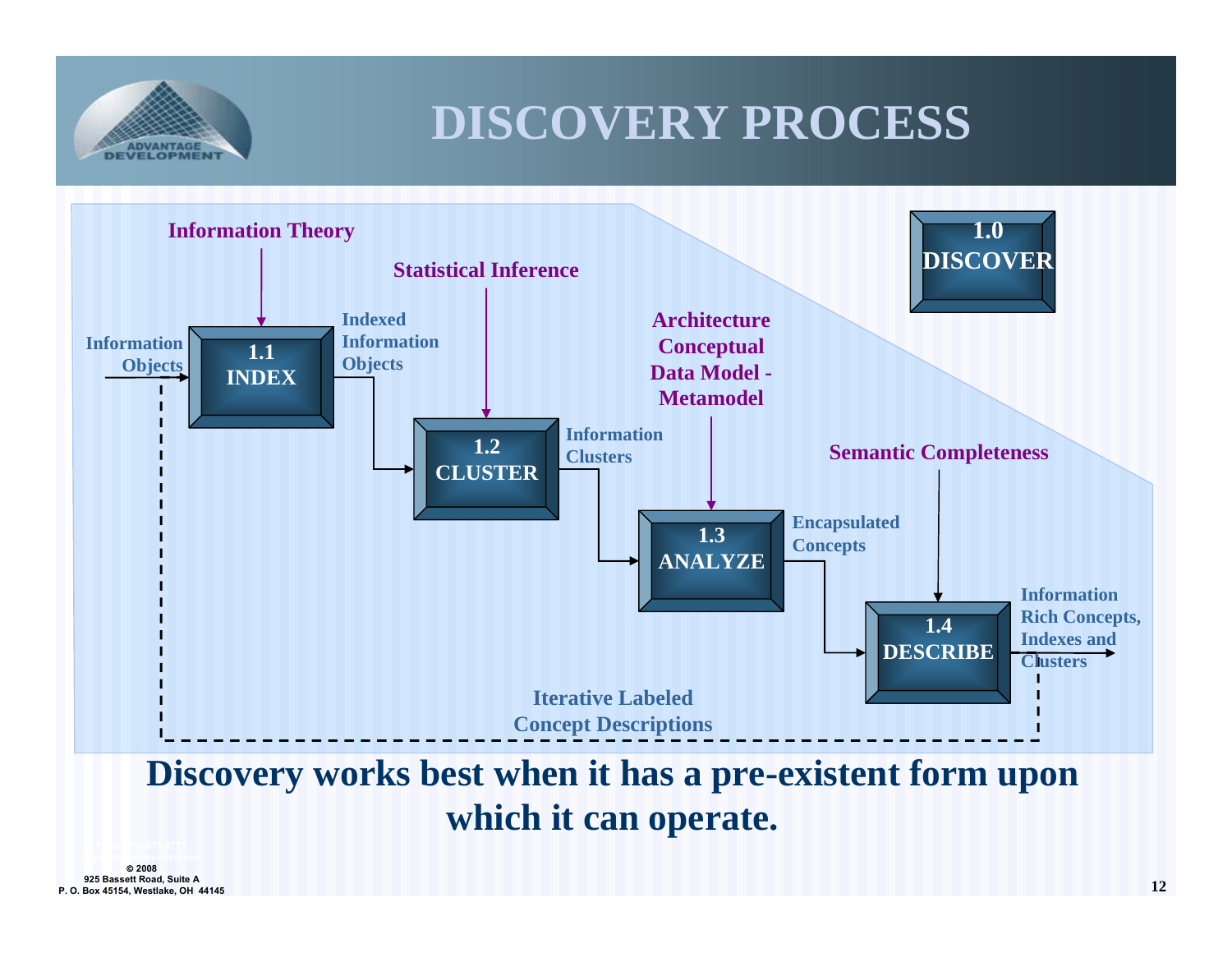

# **ARCHITECTURE & DISCOVERY**

- **Architecture is the** *description* **of the** *intrinsic* **relationships, characteristics and behaviors of the system under study**
	- **All systems have an architecture ─ intentionally architected or not ─ and that architecture is a primary determinant of the system's behavior. Brad Mercer, MITRE Principal Architect**
	- **Architecture** *is* **the model in Modeling and Simulation and a rigorous and well-constructed model can be executed**
- **Discovery: the process for identifying the conceptual syntactic of architecture and the rich semantics**
- **Present architecture efforts are neither semantically complete nor rich: they contain a series of model artifacts (products) built and limited to "***labeled"* **components and relationships; it has no processes, only product templates**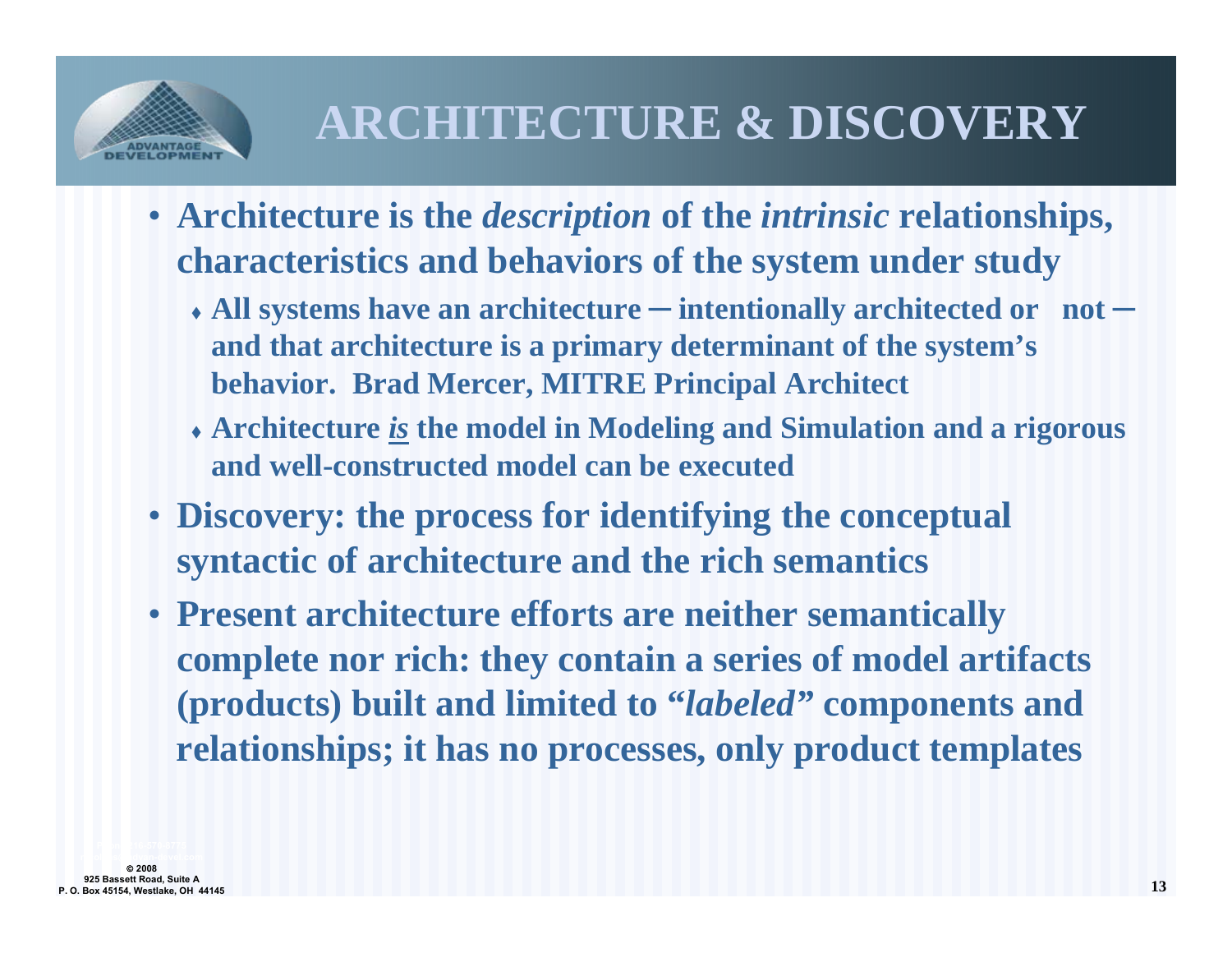

# **Taxonomies of Primitives**

- **Indexing and clustering builds initial identification and organization of labeled themes and concepts**
- **Clusters are labeled taxonomical elements**
- **Rich taxonomies can be developed from clusters**
	- **Structured and organized categorization of information**
	- **Syntactic and semantic descriptions**
	- **Parent – child relationships**
- **Labeled themes and concepts are the architecture primitives**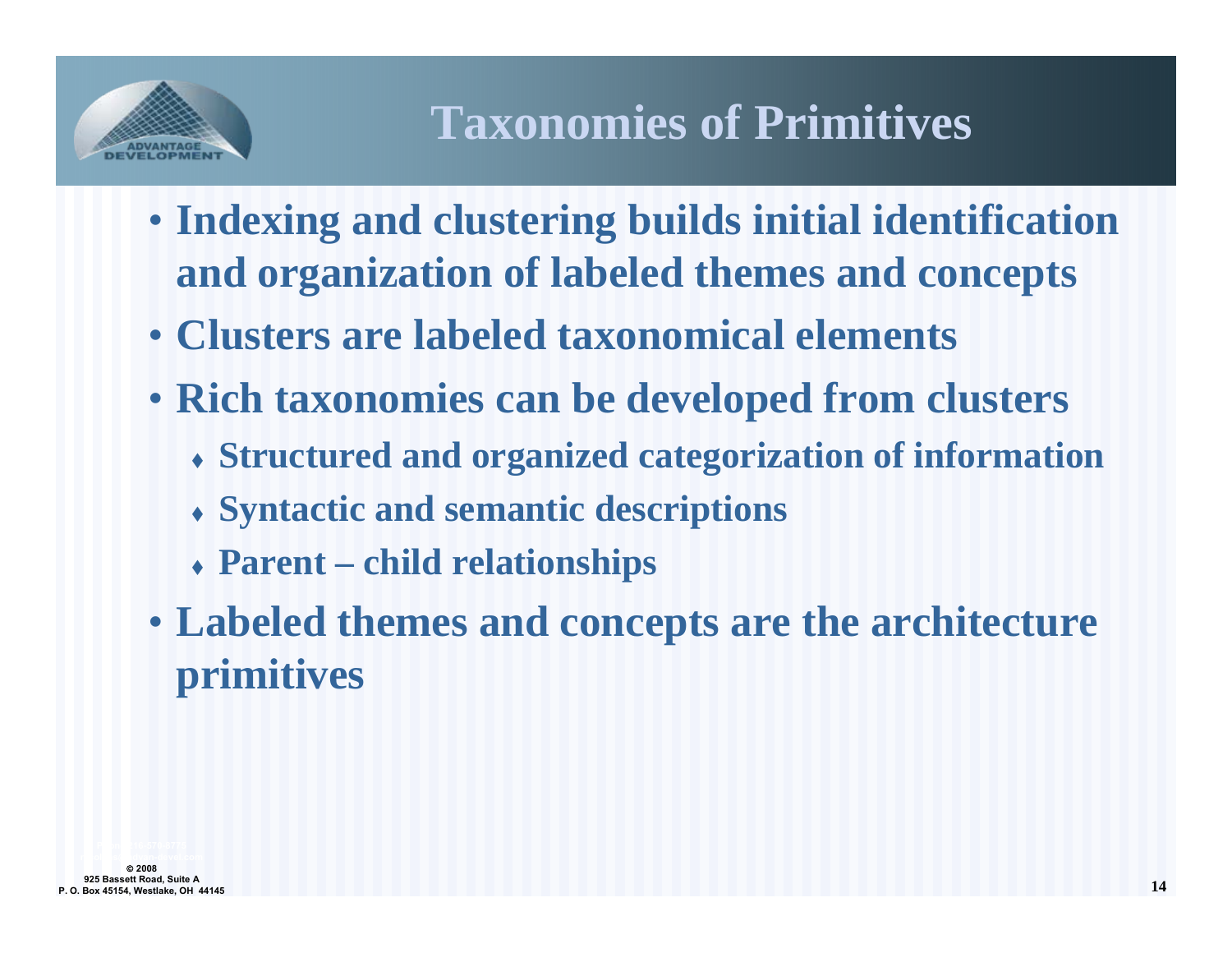

### **Topologies in Domains (information, behavioral, functional)**

- **Topology in architectures relates to the connectedness of child – child with order of precedence and importance**
- **Information object references contain topological reference information useful in describing and identifying the syntactic and semantic elements**
- **The taxonomical and topological elements provide the structure and precedence of concepts and their references provide the content for specification**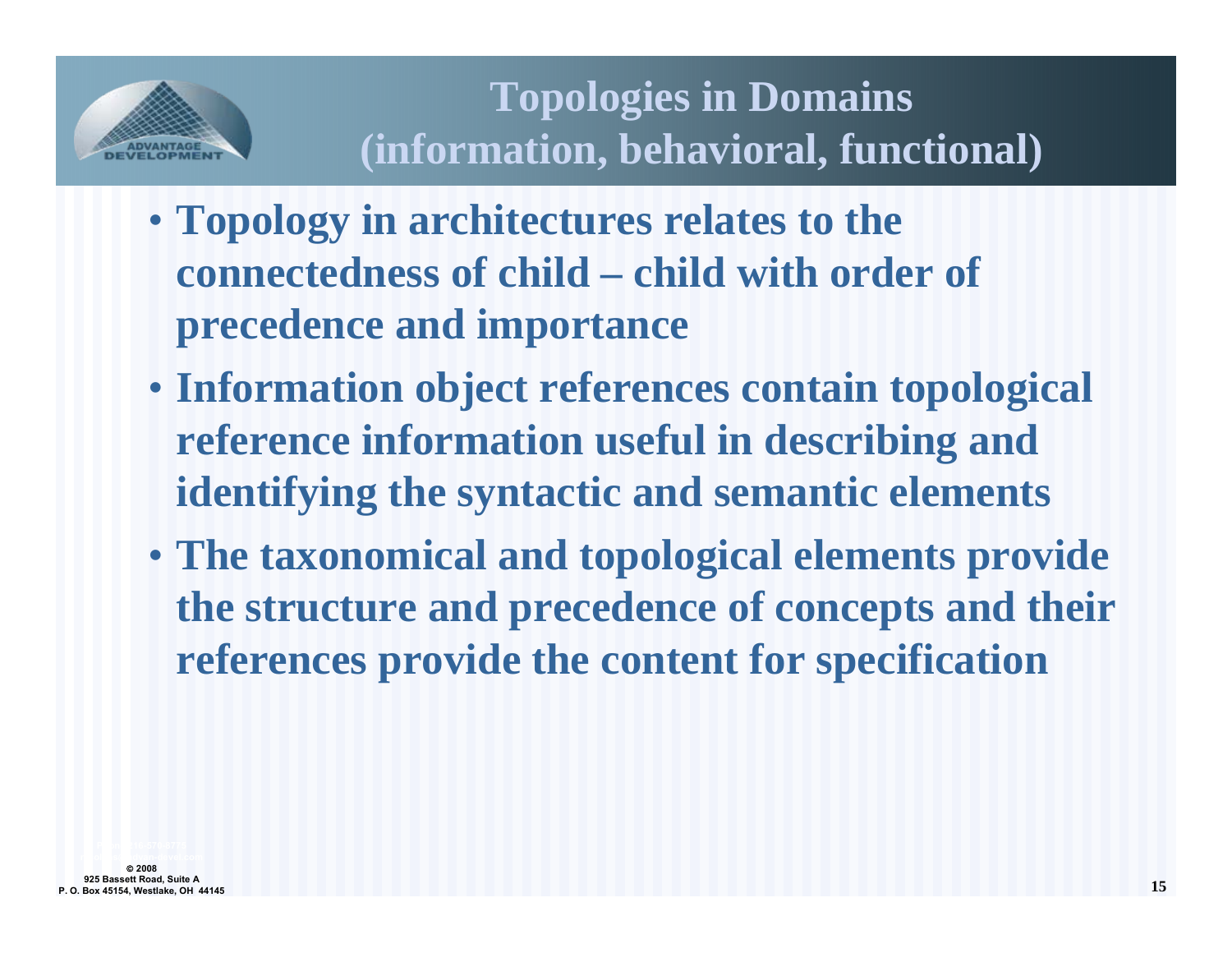

**Persistence (Primitives) and Re-use (Encapsulations)**



**Objects.**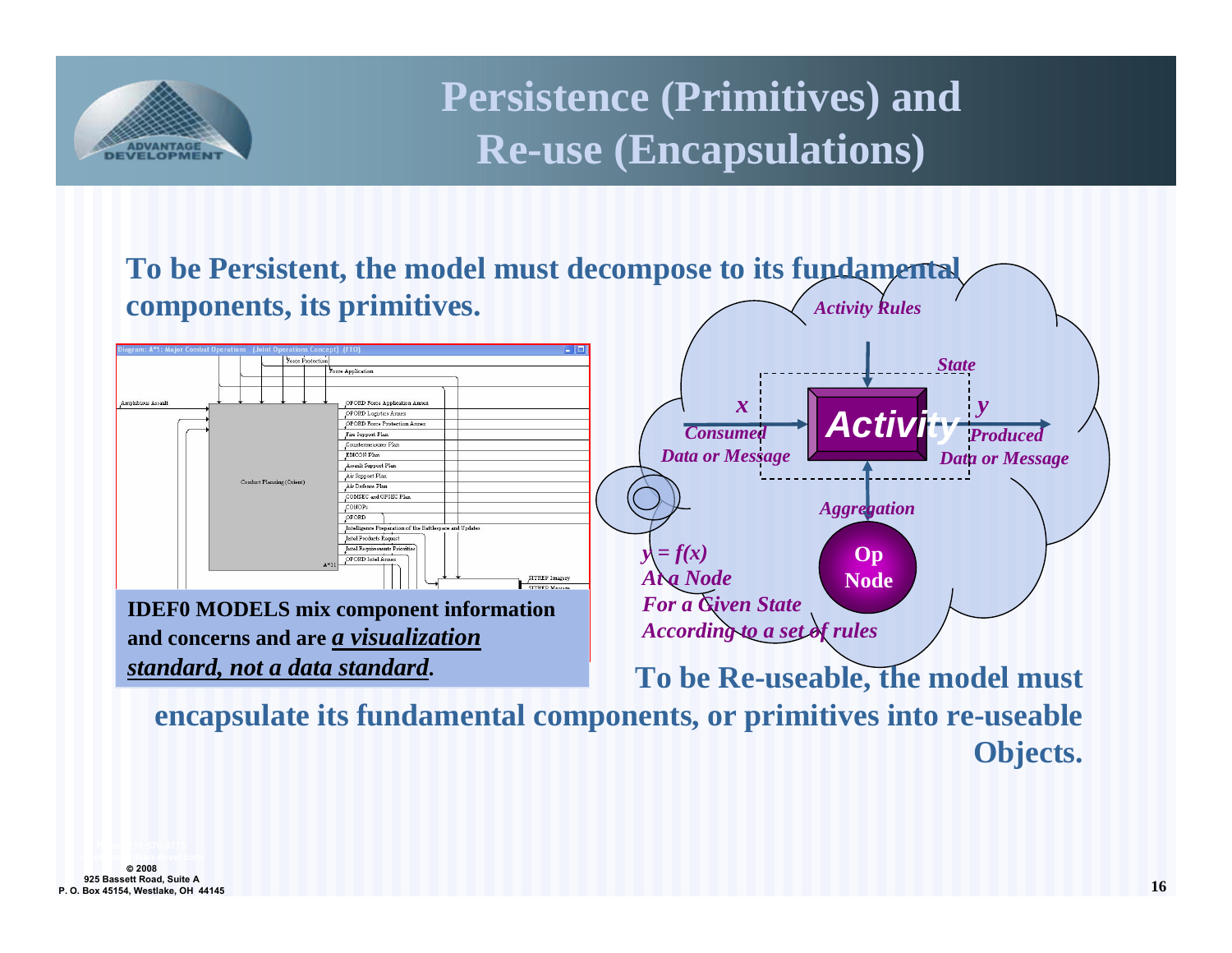

# **Enterprise Decomposition by Echelon**



© **2008 925 Bassett Road, Suite A P. O. Box 45154, Westlake, OH 44145**

**17**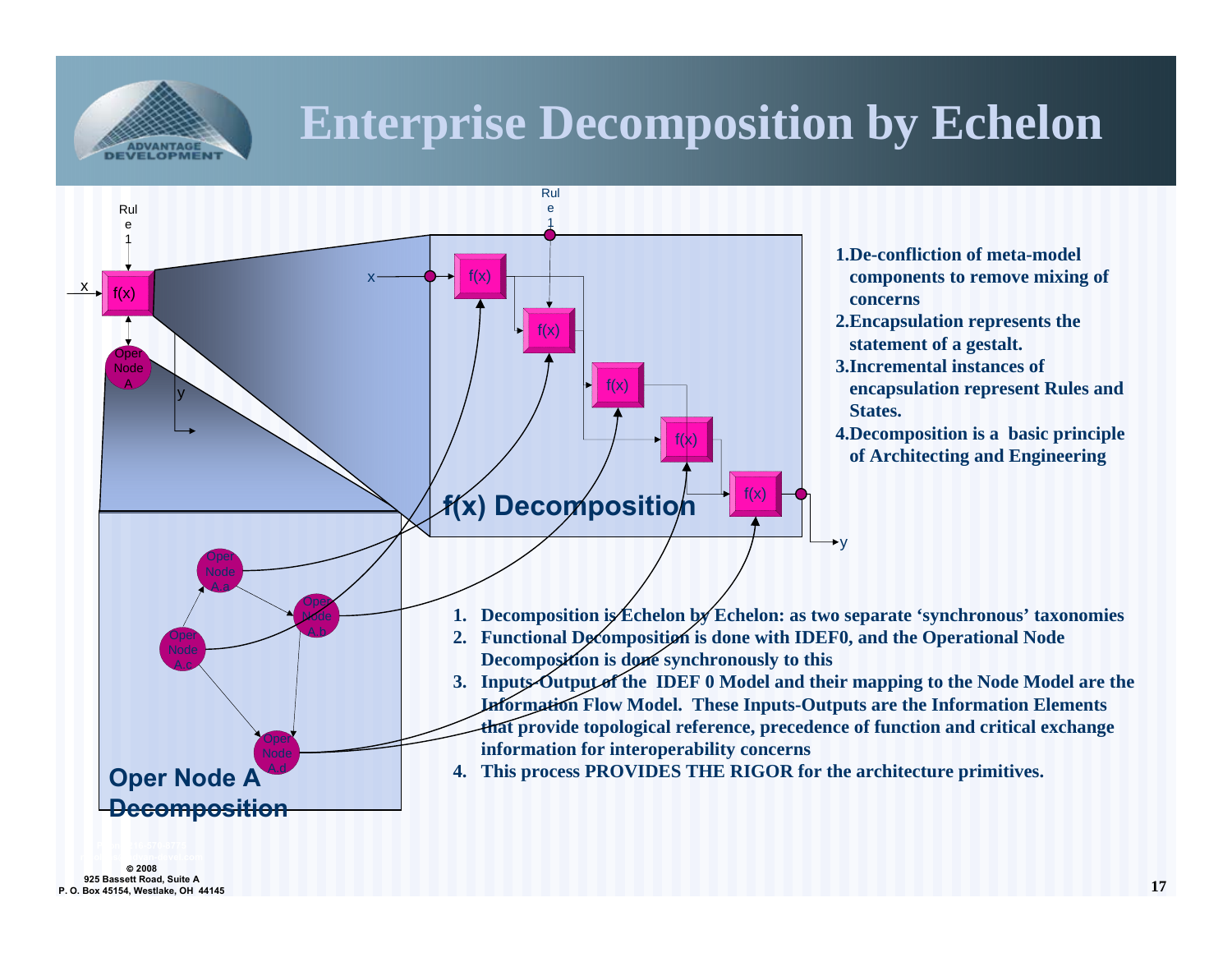## **View Relationships: Simplified Calculus**



**A System Function done at a System produces an Output**

VELOPMENT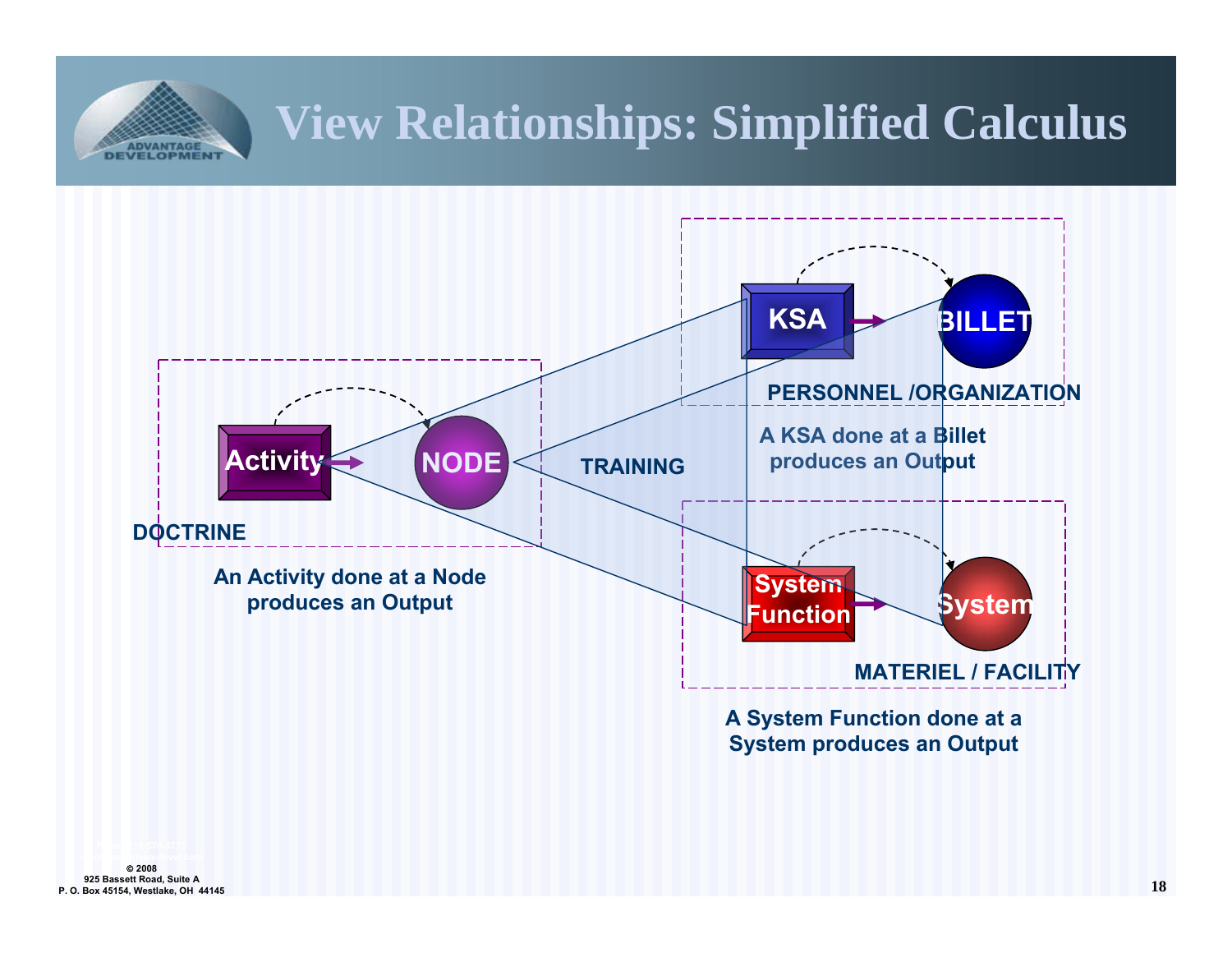

### **DISCOVERY ENABLED ARCHITECTURE SPECIFICATION**

- **Document information objects describe the taxonomy and topology of architecture primitives and relationships**
- **Integration is accomplished using the principles and practices of a tightly coupled discovery-based architecting process** 
	- **Indexing and Clustering provide navigation to the authoritative and original sources for descriptions of the information objects**
	- **Clustering, using these descriptions, iteratively refines and extracts more relevant information objects**

#### *This enables the Synthesis of Form*

• **Discovery described Architectures enables the development of Rigorous, Semantically complete Architecture Specifications, i.e., engineerible requirements**

*This enables the Analysis of Function*